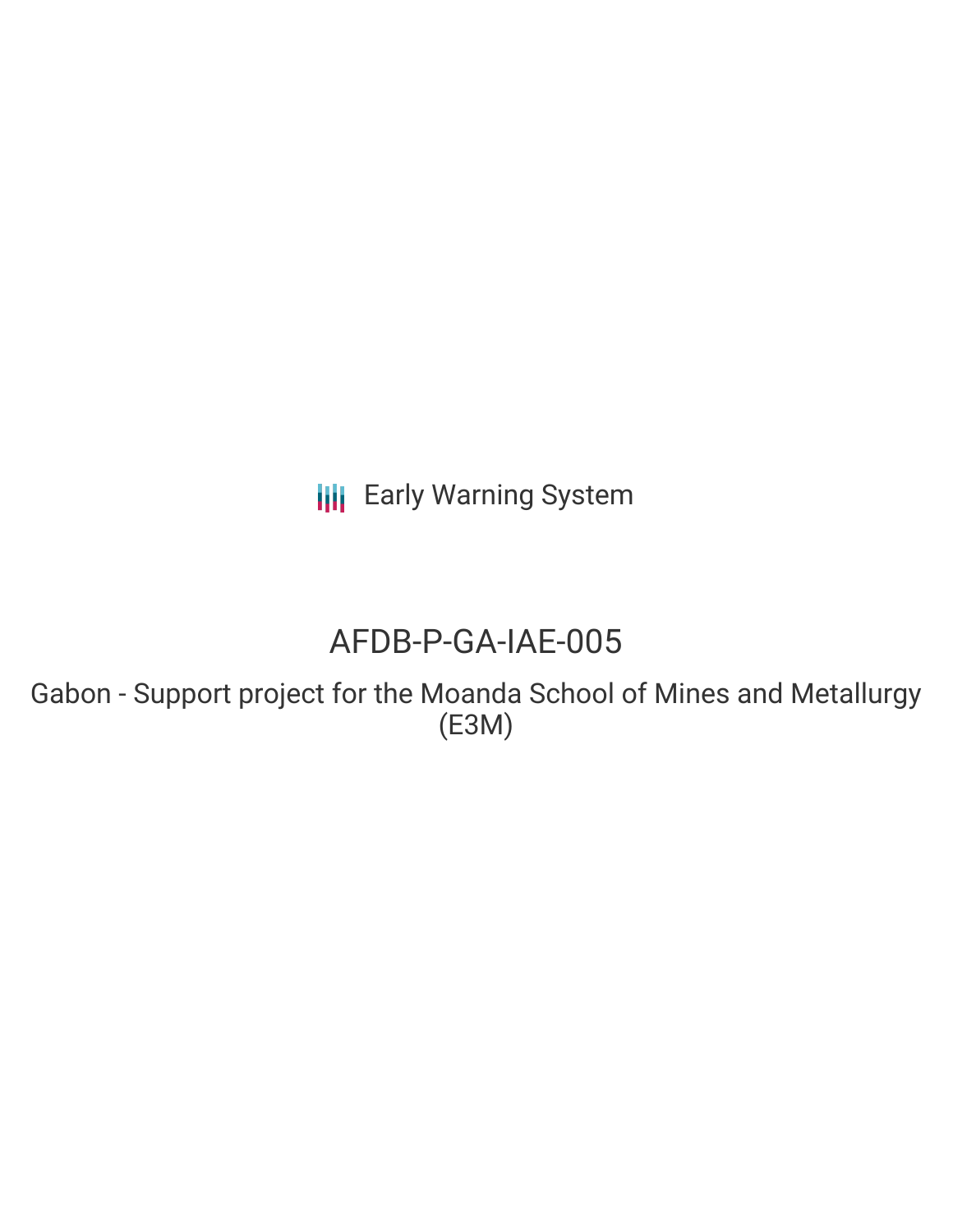

#### **Quick Facts**

| <b>Countries</b>               | Gabon                           |
|--------------------------------|---------------------------------|
| <b>Financial Institutions</b>  | African Development Bank (AFDB) |
| <b>Status</b>                  | Approved                        |
| <b>Bank Risk Rating</b>        | U                               |
| <b>Voting Date</b>             | 2021-04-06                      |
| <b>Borrower</b>                | Government of Gabon             |
| <b>Sectors</b>                 | <b>Education and Health</b>     |
| <b>Investment Type(s)</b>      | Grant                           |
| <b>Investment Amount (USD)</b> | \$1.21 million                  |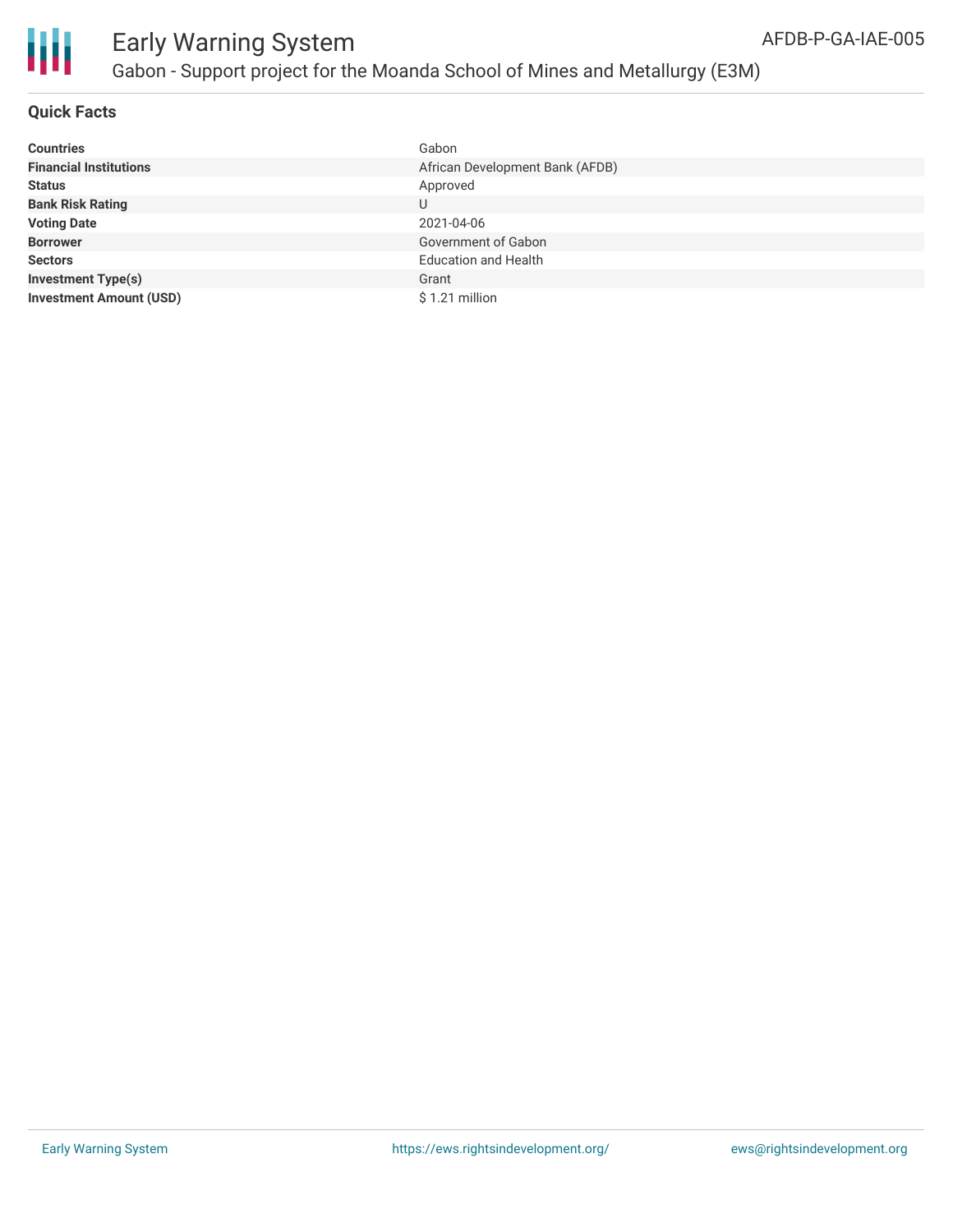



# Early Warning System Gabon - Support project for the Moanda School of Mines and Metallurgy (E3M)

## **Project Description**

Project description not available on website at the time of the snapshot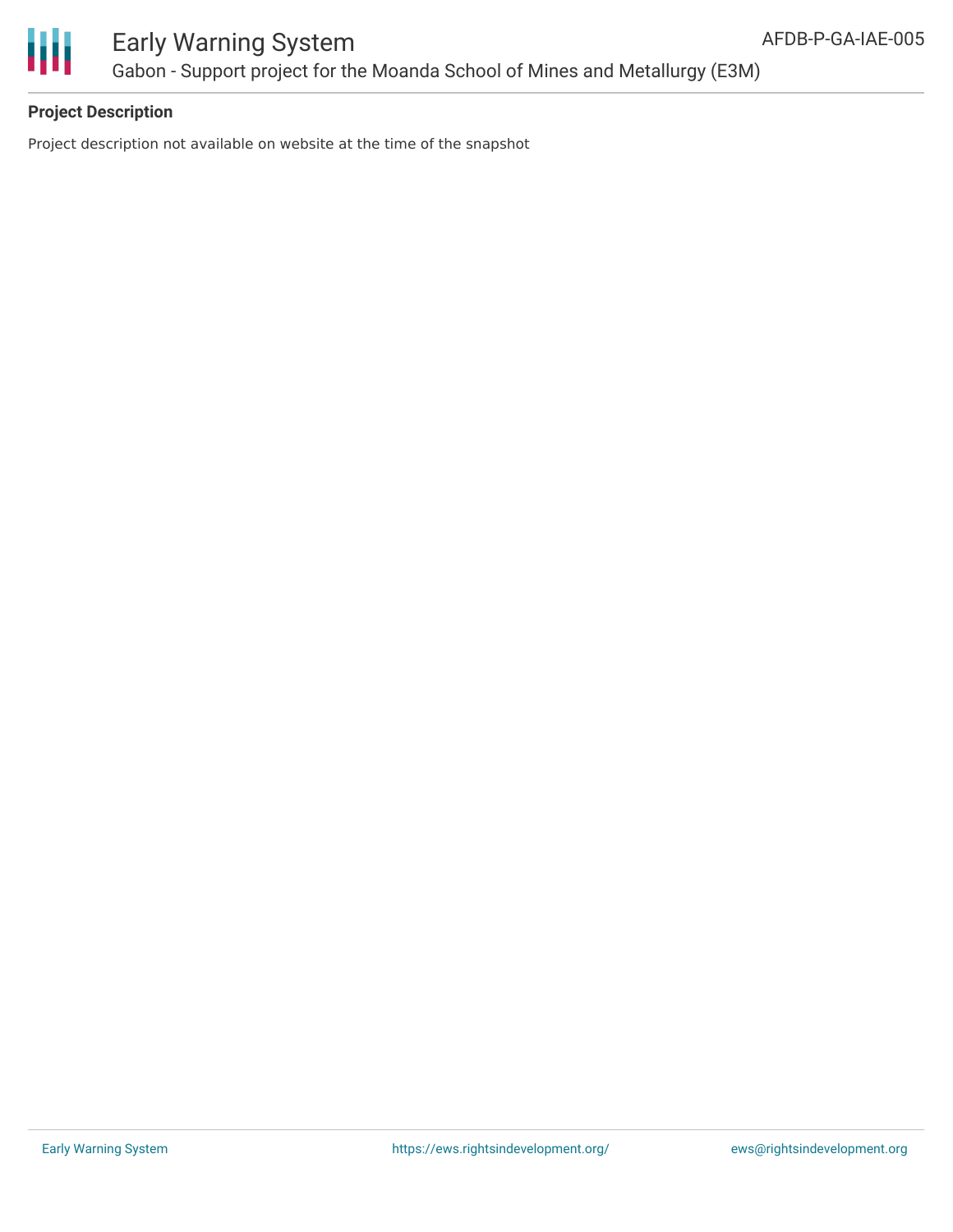

# Early Warning System Gabon - Support project for the Moanda School of Mines and Metallurgy (E3M)

### **Investment Description**

African Development Bank (AFDB)